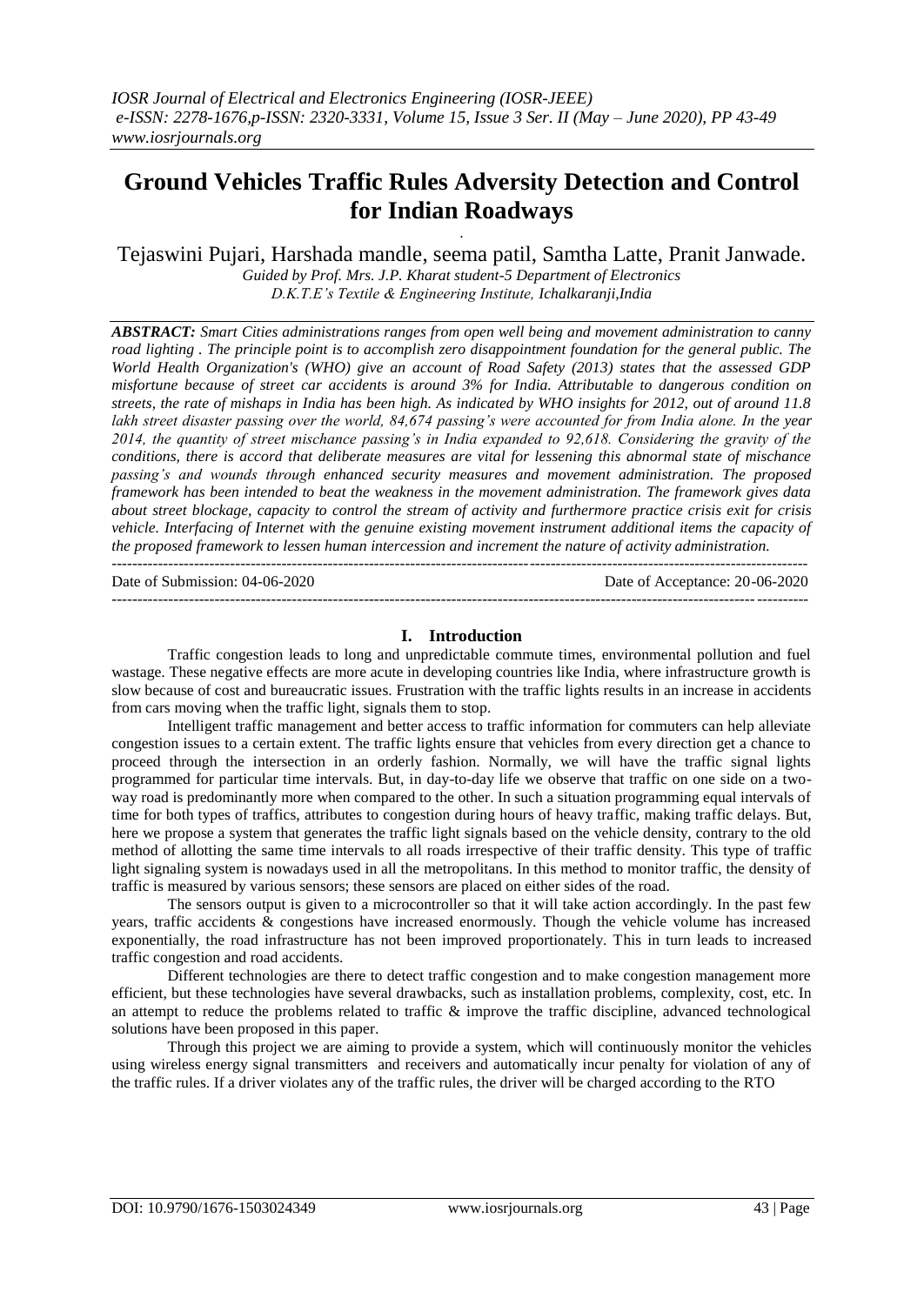# **II. Literatu Re Review**

Road traffic accident is one of the major preventable public health problems and is on rise due to increase in number of vehicles, lifestyle and risky attitude. As per global report "India has highest number of road accident in the world' as well as 'highest number of death' due to it. Every year about 1,30,000 death are reported due to road accident in India. When compared to developed nation, the number of road traffic accidents in India were three times higher. So we gathered information related to road traffic accident through different sources. The conclusion of research is the burden of road traffic accident was found to be high globally as well as in India. Hence it makes necessary to take approach in its prevention and control.

Another major challenge is traffic rule violation as breaking traffic signals, over speed driving, driving from wrong side etc. In current system traffic police are there on the road and has to check continuously that if someone is violating the rule. The camera also mounted for continuous monitoring. But all these things has limitations like cameras need a person to be present for continuous monitoring and whole stored video had to be checked manually for one particular traffic rule break detection. There are some other problem like drunk and drive cases, driver's drowsiness, vehicle thieving etc. Where system fails to find solution.

In our project we have tried to find the solution for all these problem. To solve the accident problem we use different type of sensors to alert the driver. We use alcohol sensor to detect that either driver is drunk or not. We also use ultrasonic sensor to keep safe distance between two vehicles. One of the important feature in our project is "license as a key". So that only owner of vehicle can drives the vehicle who have is license. To reduce the burden of traffic rule break detection, we create a system in which automatically a person loose his balance from bank account who break the traffic rules. So by these ways we tried to find solutions for road vehicle safety.

### **III. Justification Reserch**

Firstly , in this research we are concatenating sensors for human safety .ultrasonic sensor for accident prevention and alcohol sensor for drunk detection. Secondly, we use an EM-18 Redder for licence as key , in this include RFID tag .Licence code display on which Licence the vehicle is running . And thirdly in this research design signal pole and zebra crossing road for traffic rule break detection.

# **IV. Proposed Approach**

This papers aims to incorporate four main purposes.1)Accident Detection 2)Drunk Detection 3)Licence as a key 4)Traffic Rule Break Detection. Thus by incorporating all of this features on to a signal system . now a days , increasing number of vehicles . This cause increasing traffic problem and accident problem .People may lose their valuable life . In our India people does not follow the traffic rule .Most of the time accident on road because of obstacles as well as driver drunk .when accidents happens that time vehicle owner face to problem of inquiry . we aim to create Ground Vehicles Traffic Rules Adversity Detection and Control For Indian Roadways.

### Fig (a) Block Diagram

• Accident Prevention /detection/alarm: Here ultrasonic sensor used for accident detection .When the IR transmitter emits IR rays ,it hits to obstacles they are received by IR receiver.IR receiver on the vehicle receives the IR radiations and obstacle will be present front of the vehicle that time sensor will be alert through alarms and message will be display on LCD and also message will be sent vehicle of the owner as well as R.T.O. office through the GSM.



**Image1** Massage display on LCD as well as owner of vehicle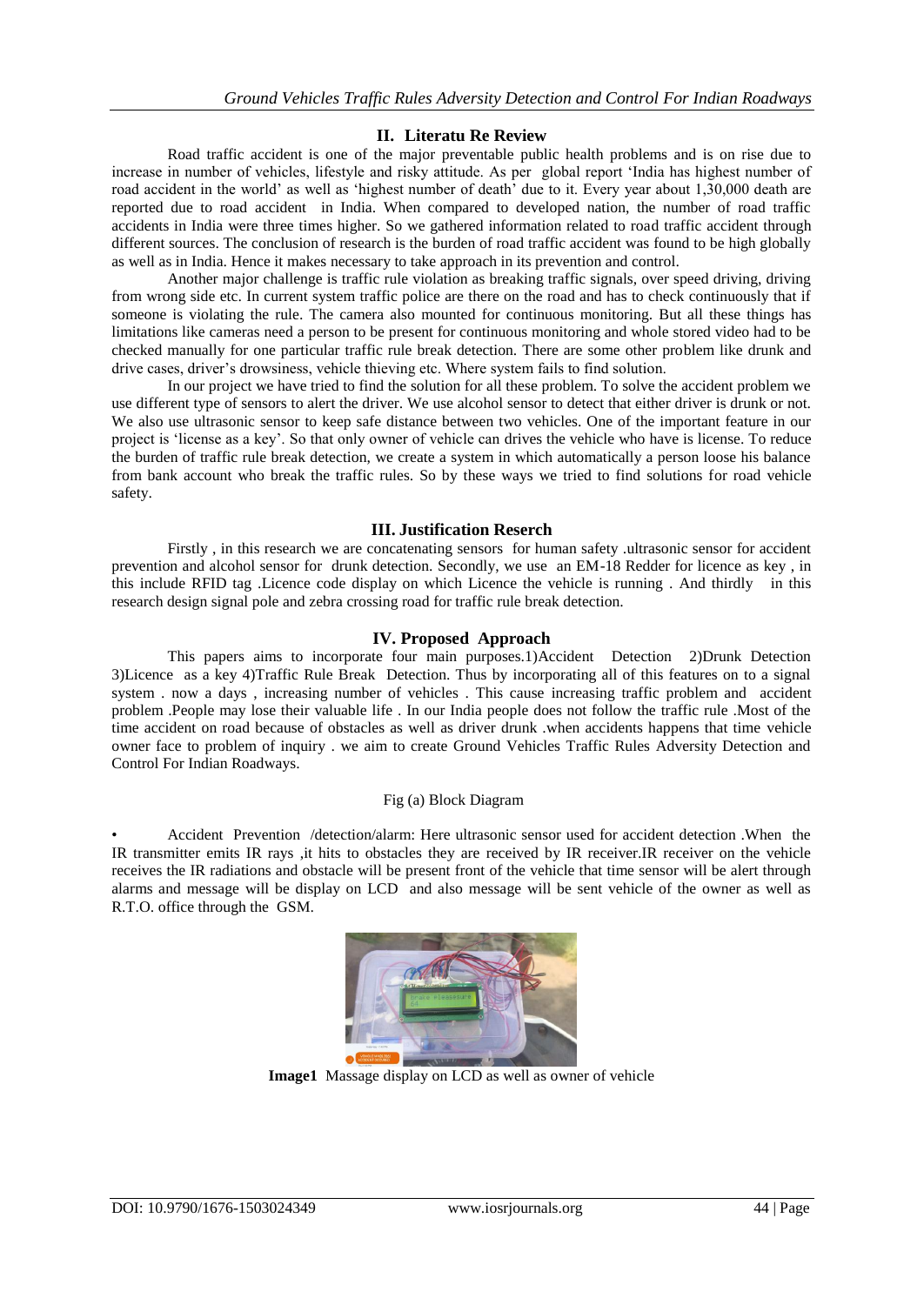

**image2** Ultrasonic sensor placed on vehicle

**Driver Drunk Detection: Here Alcohol sensor use d for drunk detection. This sensor front of driver** .Alcohol sensor detects the attentiveness of alcohol gas in the air and an analog voltage is an output reading . The sensor can activate at temperatures ranging from -10 to 50 °  $\degree$ C If driver will have drunk that time display the message LCD and this message will be sent vehicle of the owner as well as R.T.O. office through the GSM



**Image 3** Alcohol sensor placed on vehicle



**Image4** Massage display on LCD as well as vehicle of the owner

• **Licence as a key**: In this feature used Em 18- Redder module and RFID card .Here RFID card use as licence . Em 18 –Redder ia a great little RFID Reader Module. Just power the module, it will read any RFID card within range. The RFID (Radio Frequency Identification-125KHz RFID system) essentially consists of an RFID Reader/Writer (Transceiver), an HF Tag and a Processor unit interfacing to various peripherals..First swipe the RFID card on EM-18 module .Module read the card .Licence code display on which licence the vehicle is running .It will be sent the message holding of the vehicle as well as R.T.O. office .When accidents happens that time inquiry on which licence the vehicle is a running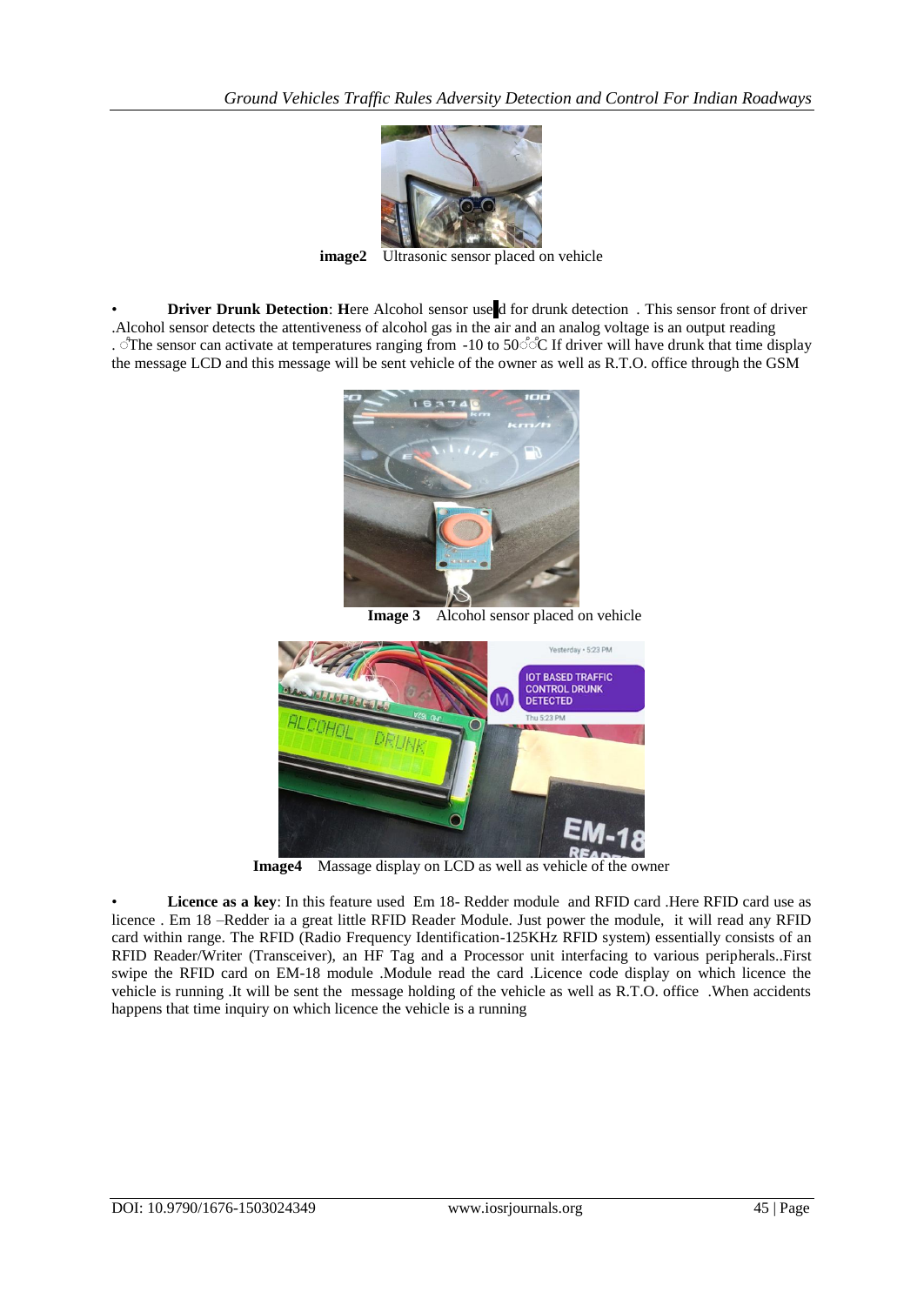

**Image 5** massage display on LCD "SHOW LICENCE"



**Image 6** EM-18 Redder Module Read the code on licence



**Image: 7**: massage display on LCD as well as on which licence vehicle is running

• **Traffic Rule Break Detection**: Here copper coils are used for traffic rule break detection. We have designed traffic signal pole using pipe and blub and zebra crossing road using wooden board.





In the above circuit diagram of traffic light controller, a Copper coils is used, and three bulbs are used for the purpose of traffic light control. An 8051 Microcontroller is the brain of this whole project and is used to initiate the traffic signal at the intersections on road. This circuit diagram makes use of a crystal oscillator for generating frequency clock pulses. The bulb are interfaced to the Port zero of the microcontroller and are powered with 5v power supply..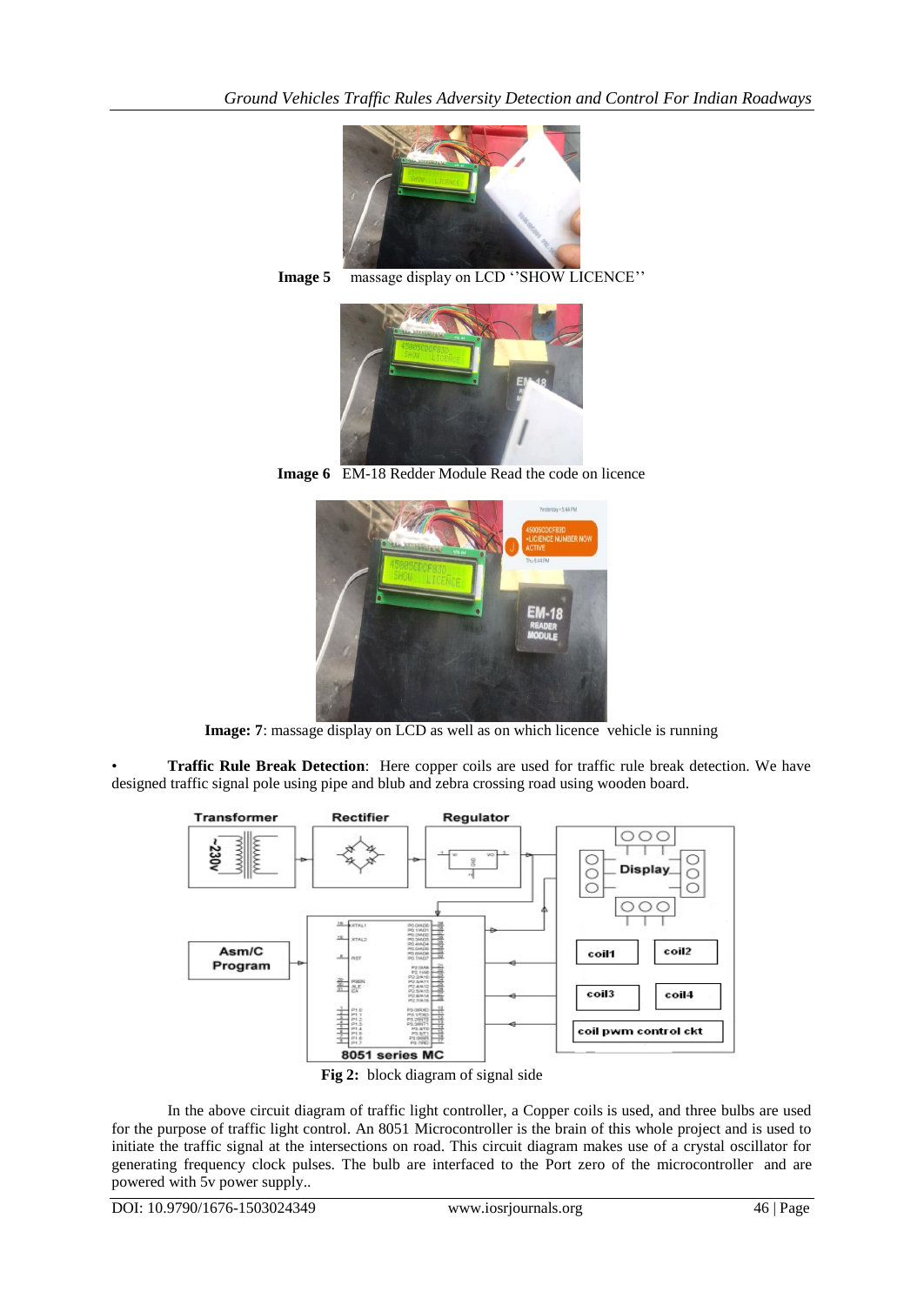The bulbs get automatically switched on and off by making the corresponding port pins of the microcontroller high, based on the 8051 microcontroller and its programming done by using KEIL software. At a particular period of time, only the green light holds ON and the other lights remains OFF, and after sometime, the changeover traffic light control from green to red takes place. This process continues as a cycle and the timing for changing the bulbs can be displayed with the use of a seven-segment bulb display. When any side of the signal is red that side coil is also energises or activated. For green transmitting copper coil on zebra crossing will be deactivate. If any of vehicles crosses zebra crossing when signal is red and copper coil is active then it will activate secondary coil placed in vehicle and signal break indication is given.



**Fig 3 : Wireless Energy Charger**

### **Transmitter section :**

The source of DC voltage supplies the DC voltage at input of DC/AC Inverter, which is given with relay used to make or break the connection**.** Then the AC voltage is given to the split transformer which splits the voltage & provide the voltage as our requirement, the splitting of voltage depends on the ratio of transformer then the voltage is given to transmitting inductor(Tesla coil)  $\&$  the voltage flow through this coil is in the form of electromagnetic waves which is then transmitted towards receiving inductor.

### **Receiver section :**

The receiving inductor (Copper coil) is used to receive the electromagnetic waves which produces the voltage inside the coil which is in AC form .This voltage passed through rectifier & filter circuitry which converts the AC voltage in DC form & removes the unwanted contents using filter. This circuit used to provide smooth DC voltage. The received voltage may be in unregulated form which must be regulated using Voltage regulator so at the output we get regulated DC voltage.

This receiver section is connected in vehicle black box. So if transmitter coil is active means red signal at that time if user crosses zebra lines the receiving coil will be energies and signal break is detected.

The wireless energy charger is composed of two independent parts: the transmitter and the receiver which are linked together by a magnetic field.



**Image 8** Primary Coil placed on Zebra crossing and secondary coil placed on below the chassis of vehicle



**Image 9** massage display on LCD as well as Vehicle of the owner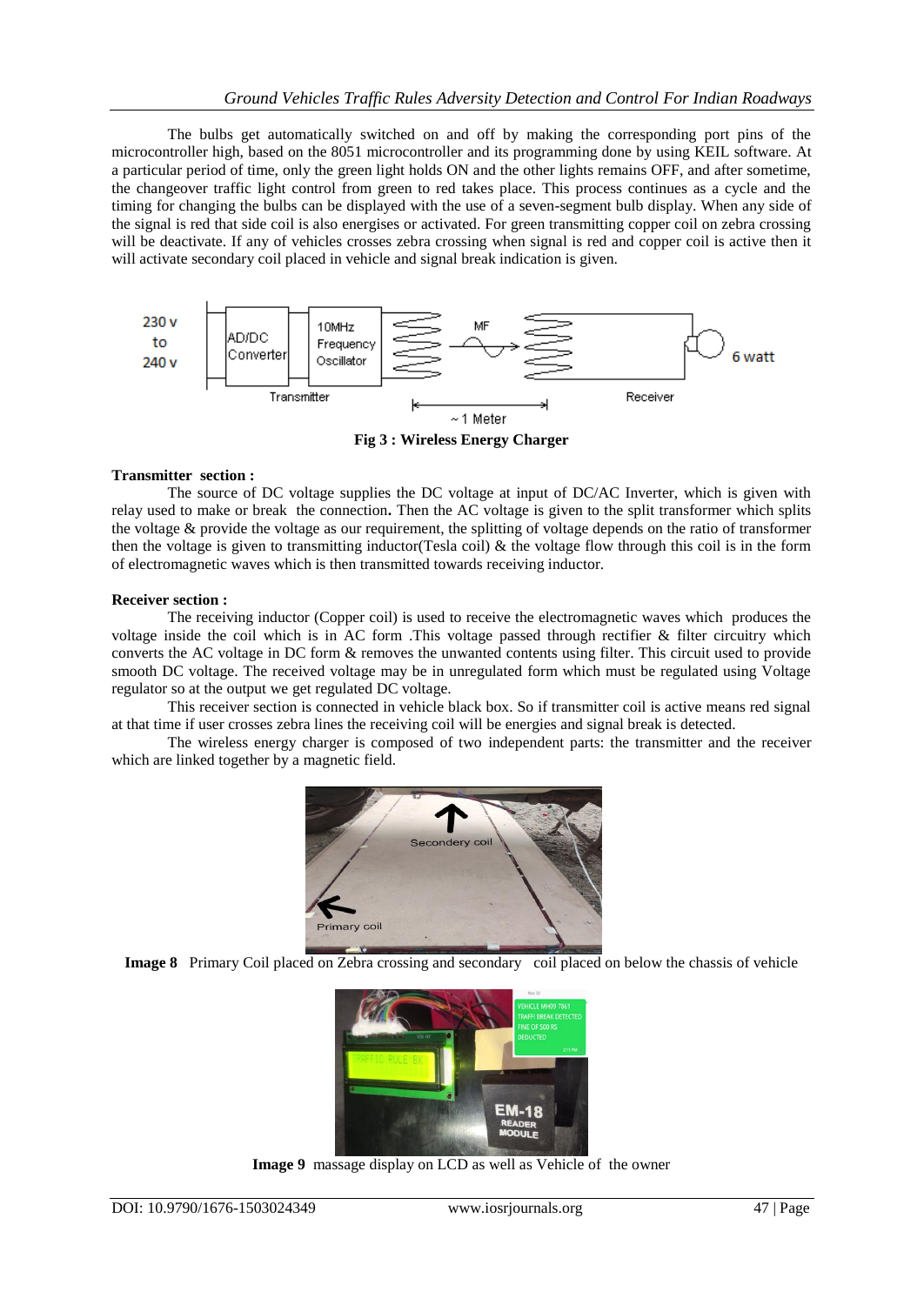

**Image 10:** Ground Vehicles Traffic Rules Adversity Detection and Control For Indian Roadways

# **V. Power Supply**

The circuit needs two different voltages,  $+5V \& +12V$ , to work. These dual voltages are supplied by this specially designed power supply. The power supply, unsung hero of every electronic circuit, plays very important role in smooth running of the connected circuit. The main object of this "power supply" is, as the name itself implies, to deliver the required amount of stabilized and pure power to the circuit. Every typical power supply contains the following sections:

# **VI. Software Description**:

In this paper we have made use of AT89c52 and 8051 microcontroller Programming is done in embedded c language. Compiler use keil microversion 4 .The compiler program is download onto the microcontroller

# **VII. Conclusion**

In this paper we conclude that we were able to successful incorporate all the four features mentioned in this paper our model. This will be useful for mankind .Accidents that occur due to human errors can be completely avoided and People can"t break the traffic rule.

# **Application**

1.This system helps to avoiding the break the traffic rules. 2.Human security. 3.Avoiding the accident occurrence. 4.Effictive in highly populated area.

### **Advantages**

1The cost of the system will be less.

2 simple construction ,mature technology and easy maintenance. 3Human security.